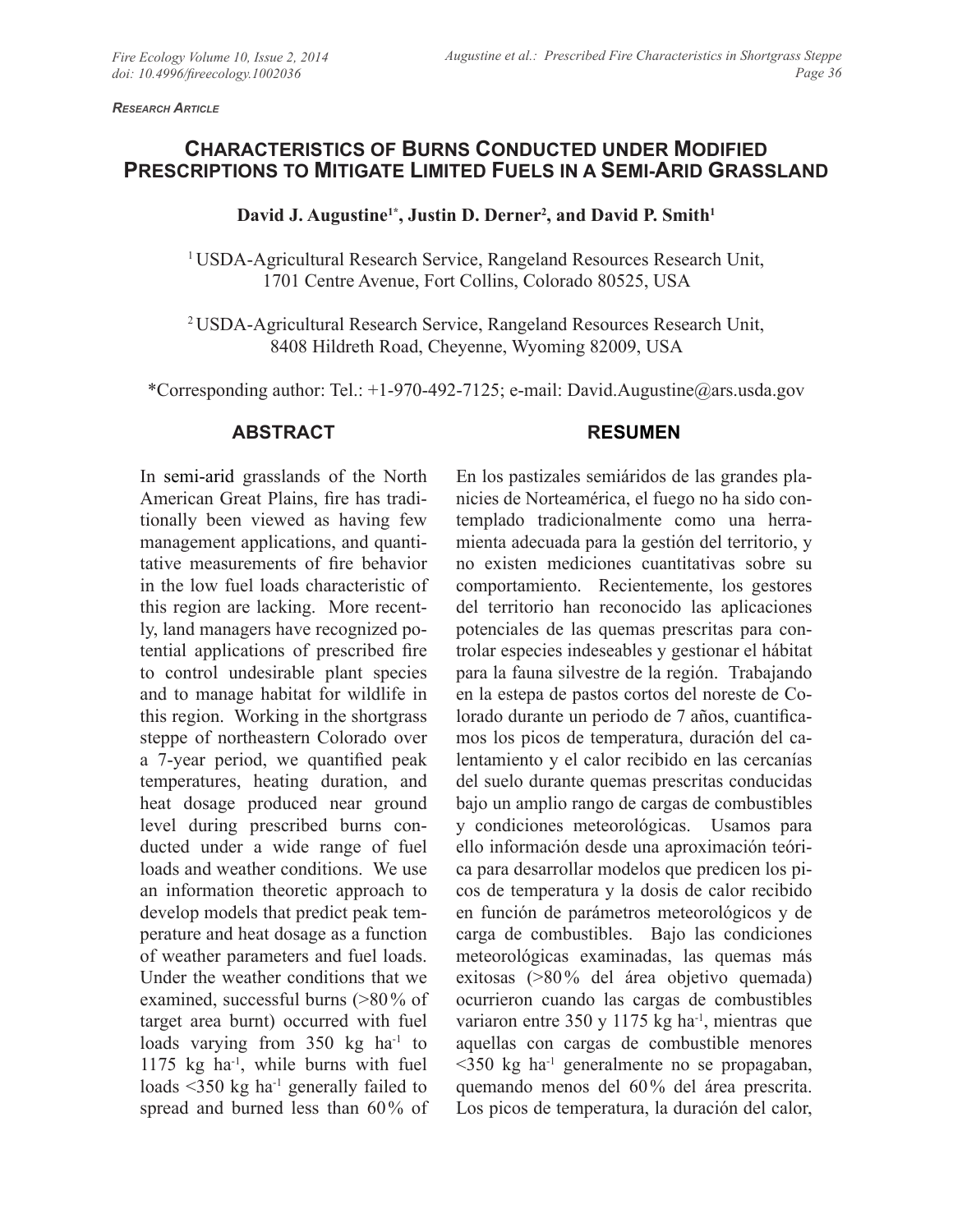target areas. Peak temperatures, heat duration, and heat dosage during shortgrass burns: 1) were lower than reported for mixed grass prairies, 2) increased linearly with increasing fuel loads, and 3) were secondarily influenced by wind speed, ambient air temperature, and relative humidity. Compared to desert grassland, heat doses near the ground surface were similar, but peak temperatures were lower and heat duration longer in shortgrass steppe burns. Our findings provide quantitative predictions for heat production from fires in shortgrass steppe near the ground surface, where most plant meristems are located. Based on these relationships, we provide suggestions for burn prescriptions to achieve goals such as reducing abundance of undesirable plant species and providing habitat for native grassland birds.

y las dosis de calor recibido durante las quemas en esta estepa de pastos cortos fueron: 1) menores que aquellos reportados para las praderas de pastos mixtos, 2) se incrementaron linealmente con aumentos en la carga de combustibles, y 3) fueron influenciados de manera secundaria por la velocidad del viento, la temperatura ambiente, y la humedad relativa. Comparado con el pastizal de desierto, las temperaturas alcanzadas cerca de la superficie del suelo fueron similares, aunque los picos de temperatura fueron menores y la duración del calentamiento fue mayor en las quemas realizadas en la estepa de pastos cortos. En los incendios que ocurren en esta estepa, nuestros resultados permiten predecir cuantitativamente la producción de calor en las cercanías del suelo, donde están ubicados la mayoría de los meristemas de crecimiento. Basados en esas relaciones, brindamos sugerencias para quemas prescritas para lograr metas tales como reducir la abundancia de especies no deseables y proveer de habitat a los pájaros que habitan en esa estepa.

*Keywords*: *Bouteloua gracilis*, fire temperature, grassland, *Gutierrezia sarothrae*, heat dosage, heat duration, *Opuntia polyacantha*, semi-arid rangeland, western Great Plains

*Citation*: Augustine, D.J., J.D. Derner, and D.P. Smith. 2014. Characteristics of burns conducted under modified prescriptions to mitigate limited fuels in a semi-arid grassland. Fire Ecology 10(2): 36–47. doi: 10.4996/fireecology.1002036

### **INTRODUCTION**

Fire is widely recognized as an important ecological disturbance process and management tool in grasslands of the North American Great Plains, but most research and management applications related to fire have focused on the more mesic and productive grasslands in the region (Wright and Bailey 1982, Anderson 2006, Fuhlendorf *et al.* 2009). In the western, semi-arid regions of the Great Plains, fire was historically viewed as having few management applications, and most early research was based on *post hoc* measurements from wildfires (reviewed by Wright and Bailey 1982

and Schientaub *et al.* 2009). Furthermore, semi-arid grasslands, particularly those with mean annual precipitation less than 400 mm, have been characterized as having fuel loads too low to allow for use of prescribed fire (Oesterheld *et al.* 1999). Over the past 25 years, however, rangeland managers have increasingly recognized the potential value of prescribed fire in the western Great Plains for management of particular plant species (Mc-Daniel *et al.* 1997, 2000; Ansley and Castellano 2007; Vermiere and Roth 2011; Strong *et al.* 2013) and for wildlife habitat management (Augustine *et al*. 2007, Thompson *et al.* 2008, Augustine and Derner 2012).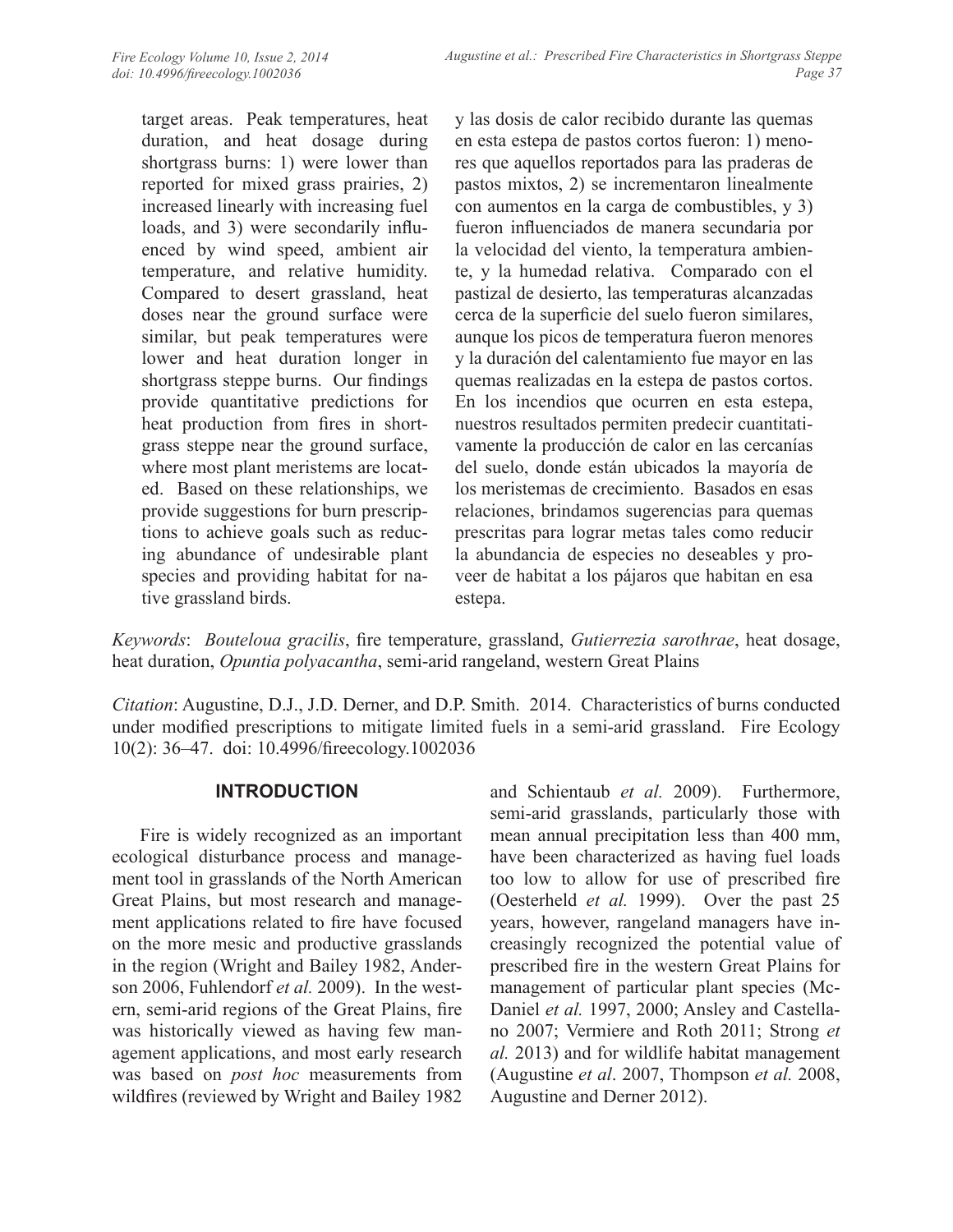Despite renewed interest in prescribed fire in the western Great Plains and increased use on public lands in the region, information on relationships between fuel loads, weather conditions, and the behavior of prescribed burns is relatively sparse. Previous studies have quantified heat production during prescribed burns in more mesic mixed grass and tallgrass prairies, where fuel loads are typically >1500 kg ha<sup>-1</sup> (e.g., Stinson and Wright 1969, Ewing and Engle 1988, Strong *et al.* 2013), whereas quantitative relationships between fuel loads, weather, fire temperatures, and heat dosage have not been reported for the shortgrass steppe, where fuel loads are typically less than 1000 kg ha-1 (Milchunas *et al.* 1994). Early prescriptions for low-volatile fuels suggested burning with air temperatures of 21°C to 27°C, relative humidity of 20% to 40%, and winds of 3.6 m sec<sup>-1</sup> to 6.5 m sec<sup>-1</sup> (Wright and Bailey 1982), but were not specific to grasslands with low fuel loads. Based on work in desert grasslands of central New Mexico, USA, McDaniel *et al.* (1997, 2000) recommended modifying burn prescriptions in desert grasslands to occur with air temperatures of 22 °C to 28 °C, relative humidity of only 10% to  $20\%$ , winds of 3 m sec<sup>-1</sup> to 8 m sec<sup>-1</sup>, and fuel loads  $>500$  kg ha<sup>-1</sup>. Prescribed burns under these conditions achieved heat dosages (calculated as area under the time-temperature curve using a baseline of  $0^{\circ}$ C) on the order of 10000 °C sec to 16000 °C sec, which in turn induced mortality of undesirable subshrubs (McDaniel *et al.* 1997). Studies are needed to examine burn characteristics under modified prescriptions that include lower relative humidity and higher temperatures than are typical of burns in mesic grasslands.

Here we report on prescribed burns conducted in the shortgrass steppe of northeastern Colorado, USA, over a 7-year period (2007 to 2013) that included burning under a wide range of weather conditions, fuel loads, and seasons. We used thermocouples to measure fire temperatures near the soil surface and calculated

associated heat duration and dosage. We measured temperatures near the soil surface because plant meristems in the shortgrass steppe are primarily located near the ground surface. Direct effects of fire on grassland plants are most likely to be associated with heat production near the plant meristems, and understanding variability in relevant measures of heat production during prescribed fires is essential for understanding and predicting effects on plant populations and communities (Keeley 2009, Pyke *et al.* 2010, Vermiere and Roth 2011, Russell *et al.* 2013). Our objectives were to: (1) identify fuel and weather conditions that impede fire spread and effectively prevent implementation of prescribed burns, and (2) evaluate the relative influence of fuel loads, air temperature, wind speed, and relative humidity on peak temperatures, heat duration, and heat dosage near the ground surface.

## **METHODS**

### *Study Area*

Burns were conducted in native shortgrass steppe at the USDA-Agricultural Research Service's Central Plains Experimental Range (CPER), approximately 12 km northeast of Nunn, Colorado, USA (40° 50' N, 104° 43' W). Mean annual precipitation is 340 mm and topography is characterized by gently undulating plains. All study sites were located on fine sandy loam soils associated with the Loamy Plains ecological site (NRCS 2007). Two  $C_4$ perennial grasses, blue grama (*Bouteloua gracilis* [Willd. ex Kunth] Lag ex Griffiths) and buffalograss (*B. dactyloides* [Nutt.] J.T. Columbus) dominate the vegetation (typically  $>70\%$  of annual net primary production). C<sub>2</sub> plants consisted primarily of the perennial gramminoids needleleaf sedge (*Carex duriuscula* C.A. May) and western wheatgrass (*Pascopyrum smithii* [Rydb.] A. Love), and the perennial forb scarlet globemallow (*Sphaeralcea coccinea* [Nutt] Rydb.).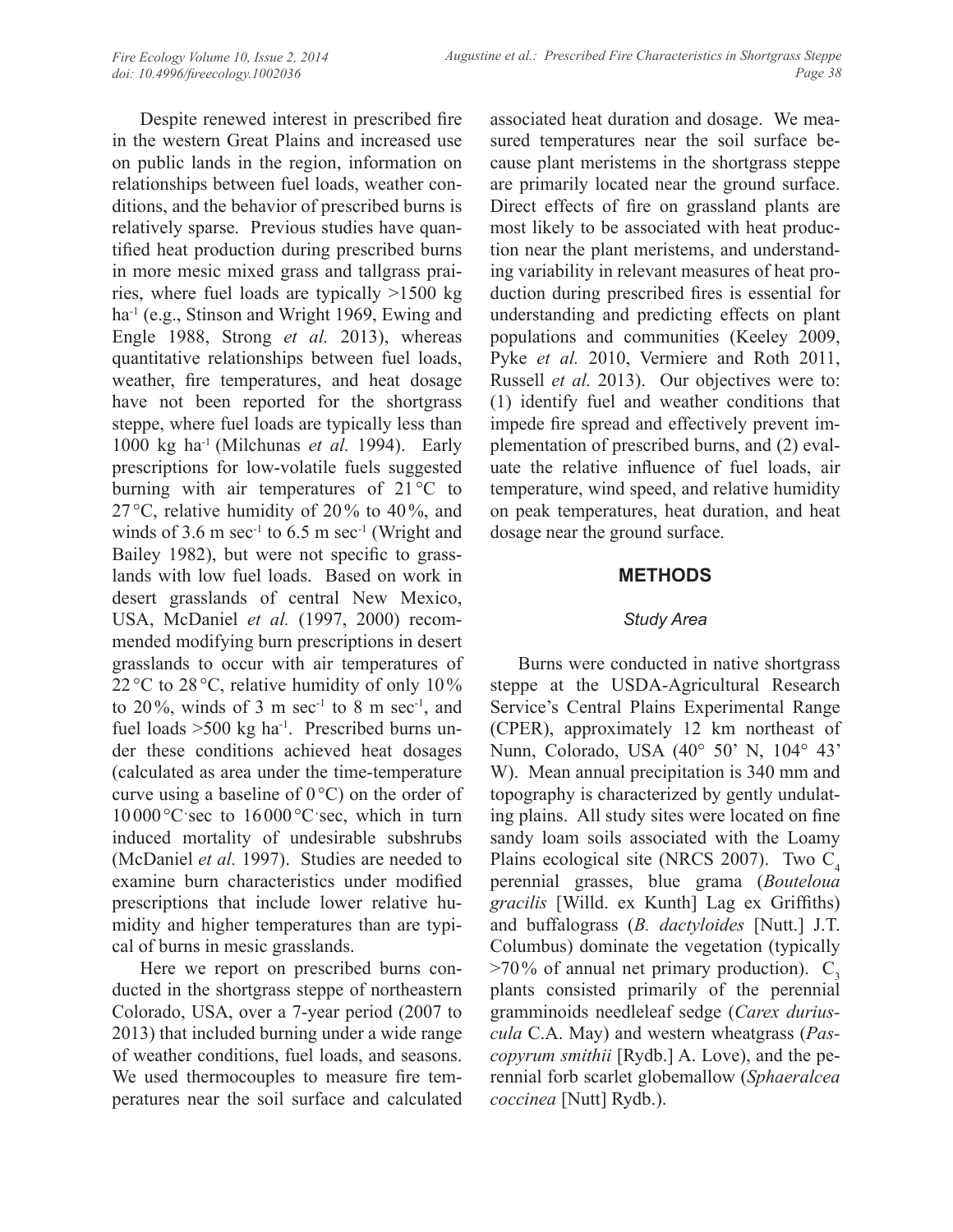## *Prescribed Burns*

Burns occurred at two different locations, each of which had a different spatial scale. Hereafter, we refer to the first location as the small-scale burns, and the second location as the large-scale burns. Small-scale prescribed burns occurred in a set of 20 400 m<sup>2</sup> plots established in 2006 in upland shortgrass steppe that had not been grazed by livestock for the previous five years, and remained ungrazed throughout the study period. Four prescribed burn treatments with four replicate plots per treatment were implemented during 2006 to 2013, consisting of: (1) plots burned annually in late March or early April, (2) plots burned annually in October or November, (3) plots burned once every three years in late March or early April, and (4) plots burned once every three years in October or November. Hereafter we refer to these as annual spring, annual fall, triennial spring, and triennial fall burns, respectively. Spring burns occurred prior to any green-up in the dominant grass species, blue grama, and fall burns occurred after complete senescence of aboveground blue grama biomass. For each burn, we established a wetline on the two downwind boundaries, initiated backburns to create 1 m to 2 m wide blacklines on these boundaries, and then burned the remainder of the plot with a headfire lit with hand-held drip torches from the upwind boundaries. Plant responses to the burns conducted during 2006 to 2007 are reported by Schientaub *et al.* (2009). The four plots within a given treatment were always burned on the same afternoon, within a period of approximately two hours. In years in which both annual and triennial burns occurred, all eight plots were burned on the same afternoon. Although annual and triennial burns of the same season occurred under the same weather conditions, they differed in terms of fuel loads and hence were considered separately in analyses. Prior to each burn, fuel loads were measured by harvesting all standing plant biomass with-

in two randomly located  $0.25 \text{ m}^2$  quadrats in each plot. Litter, which we define as detached biomass lying on the ground surface, was not measured. During each burn, we measured temperatures of the headfire using six glass-insulated, Omega type-J wire thermocouples over-braided with stainless steel. Thermocouples were placed 1 cm above ground level and attached to dataloggers that recorded temperature at 1 sec intervals (Jacoby *et al.* 1992). During each burn, we also recorded mean wind speed, relative humidity, and air temperature. For analyses, we calculated mean weather parameters, fuel load, and temperature responses across all four replicate burns within a given treatment. No temperatures were recorded in 2006 or 2007, and no data from those burns are included here. During 2008 to 2013, we conducted a total of 60 prescribed burns on these plots under 15 different weather and fuel load conditions.

Large-scale prescribed burns were conducted in three replicate 65 ha pastures during the fall (October or November) each year during 2007 to 2010. We burned one quarter (16 ha) of each pasture each year in a rotation, with a different quarter burned each year. Pastures were grazed by cattle at a moderate stocking rate of 0.65 animal unit months (AUM) per hectare during May to October of each year, which is the stocking rate at which these pastures had been grazed in years prior to initiation of the burn study. (See Augustine and Derner [2014] for effects of this prescribed burn program on cattle foraging distribution and weight gain.) The three replicate burns were conducted on the same afternoon each year, using the same methods as the smallscale burns, except with wider blacklines. Prior to each burn, fuel loads were measured by harvesting all standing plant biomass within ten randomly located  $0.25 \text{ m}^2$  quadrats in each burn site. During each burn, we again measured temperatures of the headfire with 6 Omega type-J thermocouples placed 1 cm above ground level and attached to dataloggers that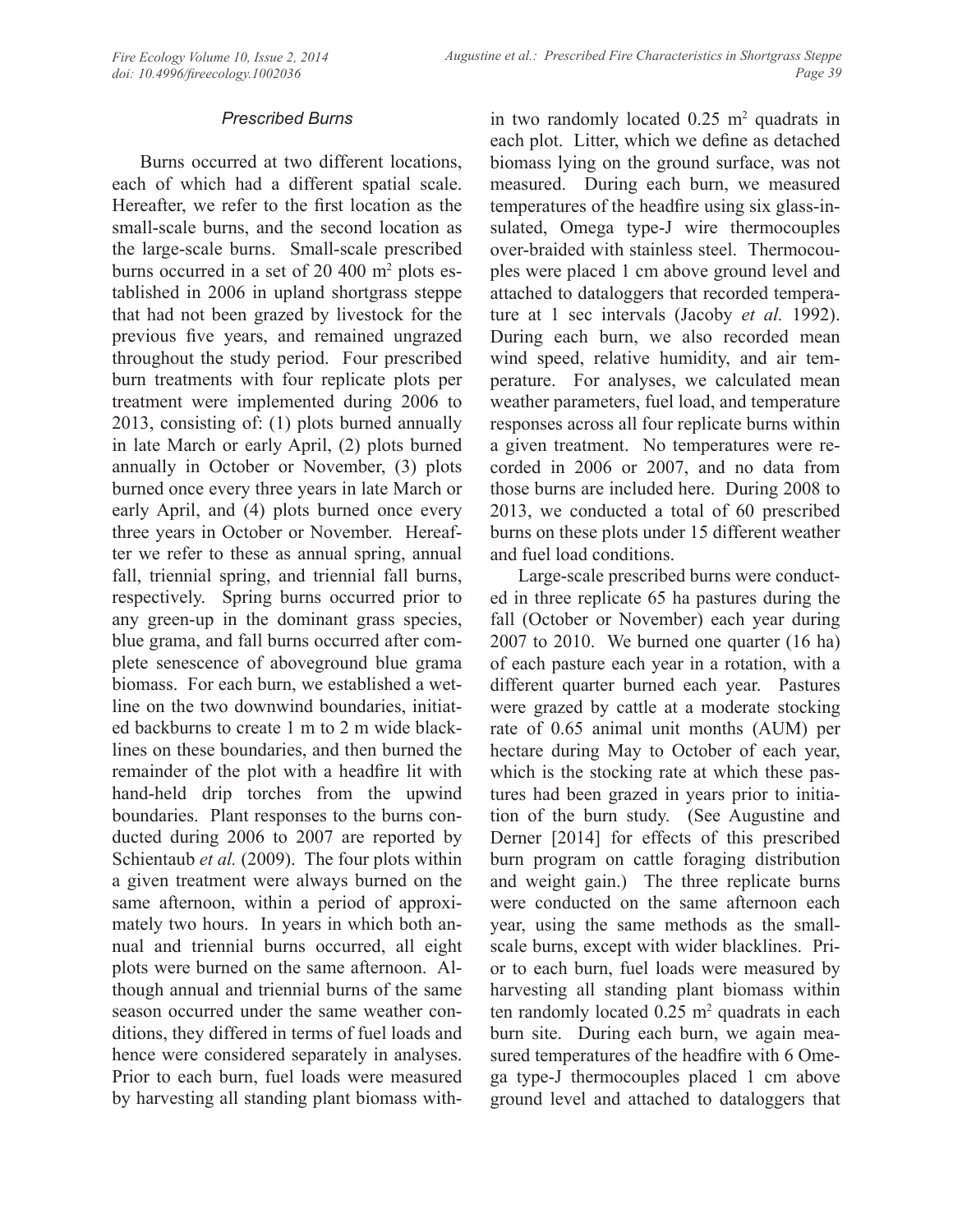recorded temperature at 1 sec intervals. During 2007 to 2010, we conducted a total of 12 prescribed burns in these pastures under four different weather and fuel load conditions.

### *Statistical Analysis*

Based on the curves of temperature versus time for each thermocouple, we calculated heat duration as the number of seconds that temperature was above 60°C (McDaniel *et al.* 1997, Strong *et al.* 2013). Heat dosage was calculated based on the temperatures measured during the interval when the temperature exceeded 60°C. However, we recognized that authors of previous studies have used different baselines when calculating heat dosage. To compare our measurements to prior work in desert grassland (McDaniel *et al.* 1997, 2000), we calculated heat dosage as the sum of temperatures each second when temperatures were above  $60^{\circ}$ C. In this calculation, if the temperature reached 61°C for 1 second and was  $60^{\circ}$ C or below for all other seconds, then the heat dose<sub>0</sub> was  $61^{\circ}$ C $\cdot$ sec; we refer to this as "heat dose $_{0}$ " to designate that the baseline was 0 °C. To compare our measurements to prior work in mixed grass prairie (Vermiere and Roth 2011, Strong *et al.* 2013), we also calculated heat dosage as the sum of difference between the temperature and 60°C, for each second when temperature was above 60°C. In this calculation, if the temperature reached 61 °C for 1 second and was 60°C or below for all other seconds, then heat dose<sub>60</sub> is  $1^{\circ}$ C $\cdot$ sec; we refer to this as "heat dose $_{60}$ " to designate that the baseline was 60°C. All heat dosage calculations were based on a 1-second temporal resolution.

We fit a suite of generalized linear models that predicted mean peak fire temperature, mean heat duration, and mean heat dose as a function of fuel loads and weather parameters. In addition, we examined the potential effect of scale of the burns in the suite of possible models in which scale was a categorical predictor  $(0 = small-scale burns; 1 = large-scale)$  burns). We expected that wind speed could potentially have a non-linear effect on both response variables, in which temperature and heat dose could decline either when winds are too low or too high, so we considered firstand second-order parameters for wind speed in the suite of possible models. The second order parameter was (observed windspeed – mean windspeed)<sup>2</sup>, in which mean windspeed averaged across all burn trials was 4.06 m sec<sup>-2</sup>. With a total of six potential model parameters (fuel load, air temperature, wind speed, [wind speed  $-4.06$ <sup>2</sup>, relative humidity, and scale of burn) we fit all of the 64 different possible models.

We used an information theoretic approach for model selection (Anderson 2008), in which we calculated Akaike's Information Criteria with a correction for small sample size (AICc) for each model. We then calculated the difference in AICc between each model and the model with the lowest AICc (ΔAICc), and calculated the associated Akaike weight for each model (Burnham and Anderson 2002). We used model averaging to estimate parameters for our final model, in which we calculated a weighted average for each parameter based on the subset of models that cumulatively comprised 95% of the Akaike weights (Burnham and Anderson 2002). This approach allowed us to address the fact that several different models had strong and relatively similar empirical support. Rather than having to decide which was the "best model," model averaging allowed us to use the information in each of the top models to derive a final model that best predicts fire temperatures based on all available data (Anderson 2008).

## **RESULTS**

Over the 7-year study period, we conducted burns with fuel loads varying from 97 kg ha<sup>-1</sup> to 1175 kg ha<sup>-1</sup> of standing herbaceous biomass, and recorded mean peak temperatures near ground level that varied from 60°C to 187 °C (Figure 1). For the three sets of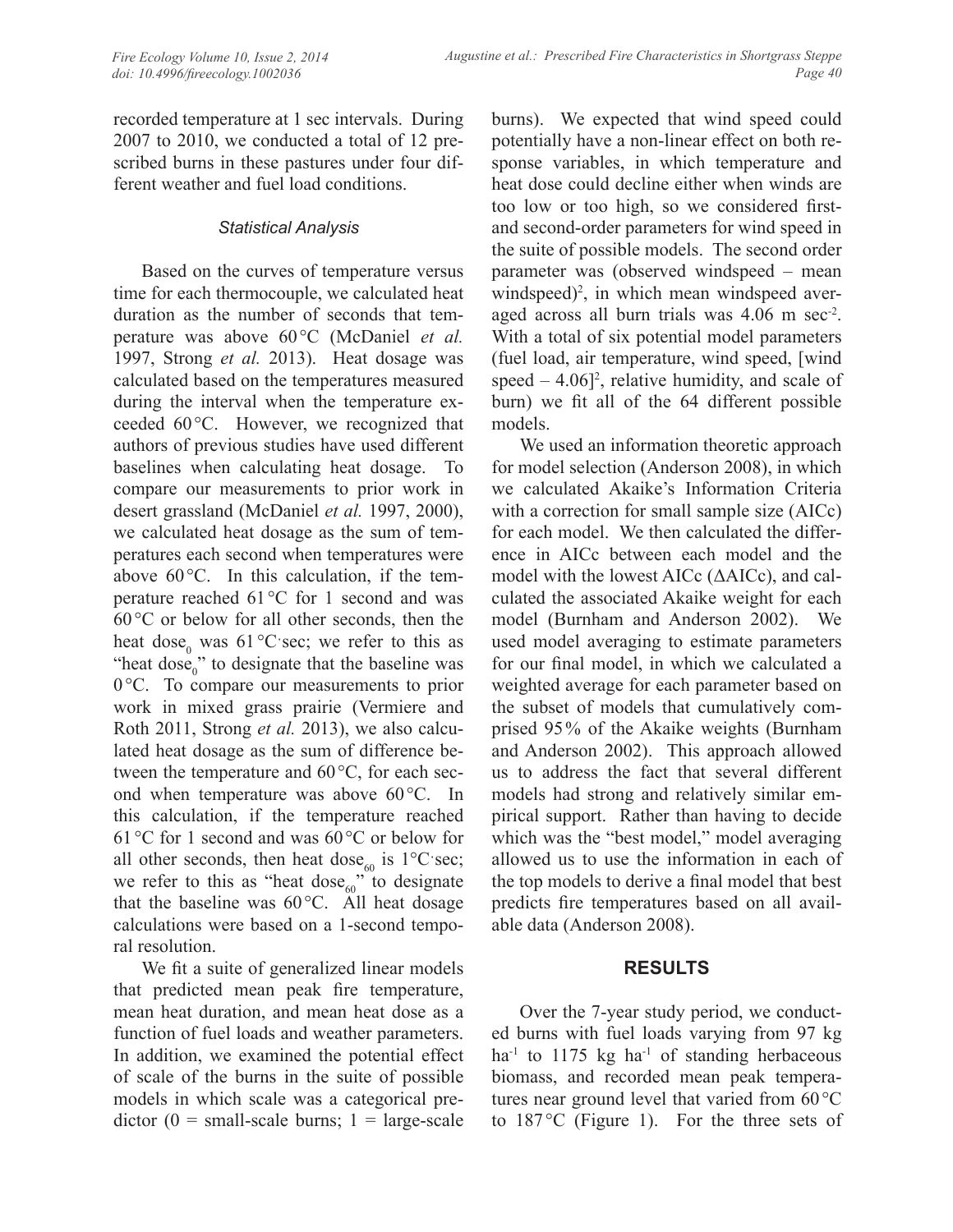*Fire Ecology Volume 10, Issue 2, 2014 doi: 10.4996/fireecology.1002036*



**Figure 1.** Mean peak temperature (°C), mean heat duration (seconds above 60°C), and heat dose (°Cˑsec, calculated with a baseline of 0 degrees) measured 1 cm above ground level as a function of variation in fuel loads for prescribed burns in the shortgrass steppe of northeastern Colorado during 2007 to 2013. Lines show predictions based on the fuel load coefficient in fitted models reported in Table 2.

burns conducted with fuel loads less than 350 kg ha-1, the fires failed to carry across portions of the target area, resulting in only 42% to 58% of the thermocouples being burnt (Figure 2A). These percentages based on the thermocouples were similar to our visual estimates of



**Figure 2.** Examples of flame lengths and patchiness in burned areas associated with prescribed burns conducted with fuel loads of:  $(A)$  <350 kg ha<sup>-1</sup>, (B) 350 kg ha<sup>-1</sup> to 600 kg ha<sup>-1</sup>, and (C) 700 kg ha<sup>-1</sup> to 1000 kg ha<sup>-1</sup> in the shortgrass steppe of northeastern Colorado.

the percent of the target area burnt. In the patches that did burn with extremely low fuel loads (i.e.,  $\leq 350$  kg ha<sup>-1</sup>), flame lengths were consistently less than 0.5 m and typically only 10 cm to 20 cm.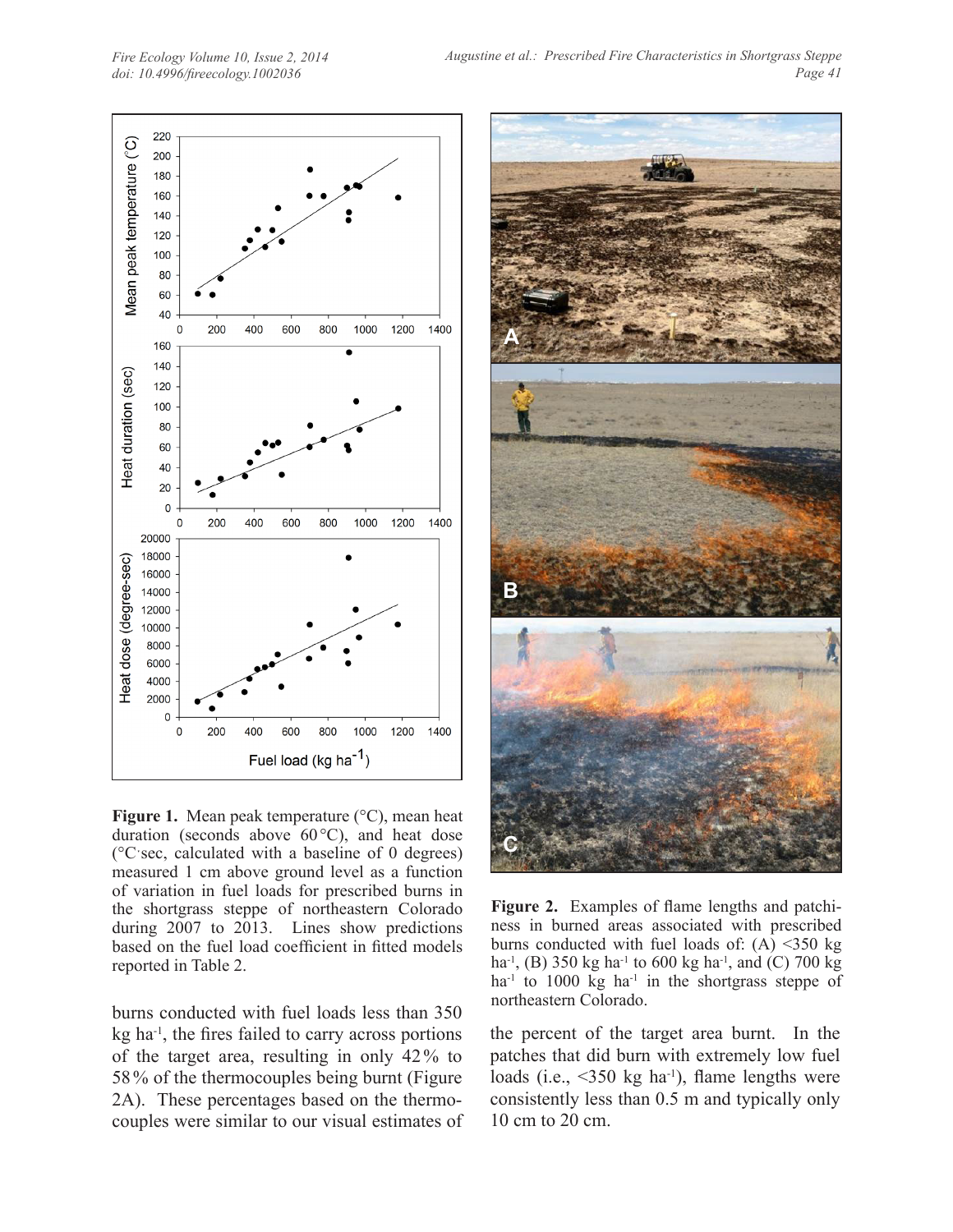For burns conducted with fuel loads  $\geq 350$ kg ha-1, burns were consistently successful in carrying across all or most of the target area. For 12 out of 16 of the sets of burns with fuels  $\geq$ 350 kg ha<sup>-1</sup>, the burns were homogeneous; 100% of thermocouples burned and we visually estimated that close to 100% of the target areas burned (Table 1). In the remaining four sets of burns, we visually estimated that  $\geq 80\%$ of the target areas burned, and found that 83% to 96% of the thermocouples placed in the target areas burned. One set of burns was conducted with mean fuel loads of 350 kg ha-1 and relatively ideal weather conditions (see Table 1) that resulted in flames carrying successfully across the plots; we visually estimated that 85% to 90% of the plots were burned, and 83% of thermocouples burned. However, these burns at fuel loads averaging 350 kg ha-1 produced very low heat duration and heat dosage (Table 1; Figure 1). This represents approximately the lowest fuel load in which burns can carry through blue grama-dominated grassland. The least homogeneous burn pattern in fuel loads  $\geq$ 350 kg ha<sup>-1</sup> occurred when we conducted three large-scale burns on 7 November 2008; we visually estimated that approximately 80% of the target areas burned. These burns were conducted with high relative humidity (33% to 38%), high wind speeds (9) m sec<sup>-1</sup> to 11 m sec<sup>-1</sup>), and low ambient temperatures (9 $\degree$ C to 11 $\degree$ C). We returned to these sites two weeks later when relative humidity was lower (17% to 24%), winds were moderate (6 m sec<sup>-1</sup> to 8 m sec<sup>-1</sup>), and ambient temperatures greater (15 $\degree$ C to 18 $\degree$ C), and found that patches of grassland that had not burned previously were now able to carry the fire.

Mean peak temperature, heat duration, and heat dose were all most strongly correlated with fuel loads (Figures 1 and 2; Table 2). Weather parameters also influenced fire temperature, heat duration, and heat dose, but over the range of the conditions in which our burns occurred, the influence of fuel load was 3.4 times (for peak temperature) to 5.6 times (for

heat dosage) greater than the influence of any weather parameter (Table 2). For both peak temperature and heat duration, wind speed was the most important weather influence, followed by ambient air temperature (Table 2). For heat dosage, however, air temperature became the most important weather parameter, followed by wind speed (Table 2). After accounting for wind speed and air temperature, relative humidity had only a minor influence on any of the heat production measures (Table 2). We caution that this finding reflects the fact that most burns occurred with low relative humidity  $(8\%$  to  $20\%)$ , and the only time when we burned with relative humidity greater than 30% was also under conditions of high wind speed and low ambient temperature (Table 1). For all measures of heat production, the scale of the burn had only a minor influence, with larger burns producing slightly higher peak temperature and slightly lower heat duration and dosage than small burns (Table 2).

Models included non-linear terms for wind speed, indicating that fire temperature and heat dosage declined at both low and high wind speeds (Table 2 and Figure 3). Maximum predicted peak fire temperatures occurred with wind speeds of  $8 \text{ m sec}^{-1}$  to  $10 \text{ m sec}^{-1}$ , whereas maximum predicted heat dose occurred with wind speeds of 2 m sec<sup>-1</sup> to 4 m sec<sup>-1</sup> (Figure 3).

## **DISCUSSION**

Our results show that prescribed fires can be successfully conducted in shortgrass steppe with standing herbaceous biomass  $\geq 350$  kg ha<sup>-1</sup> under appropriate weather conditions. For fuel loads of 350 kg ha<sup>-1</sup> to 550 kg ha<sup>-1</sup>, which are characteristic of years with average precipitation (340 mm at our study site) and moderate cattle stocking rates, temperatures near ground level ranged from approximately 110 °C to 150 °C, and heat durations varied from 40 sec to 77 sec. For fuel loads of 700 kg ha<sup>-1</sup> to 1000 kg ha<sup>-1</sup>, which occurred following growing seasons with above-average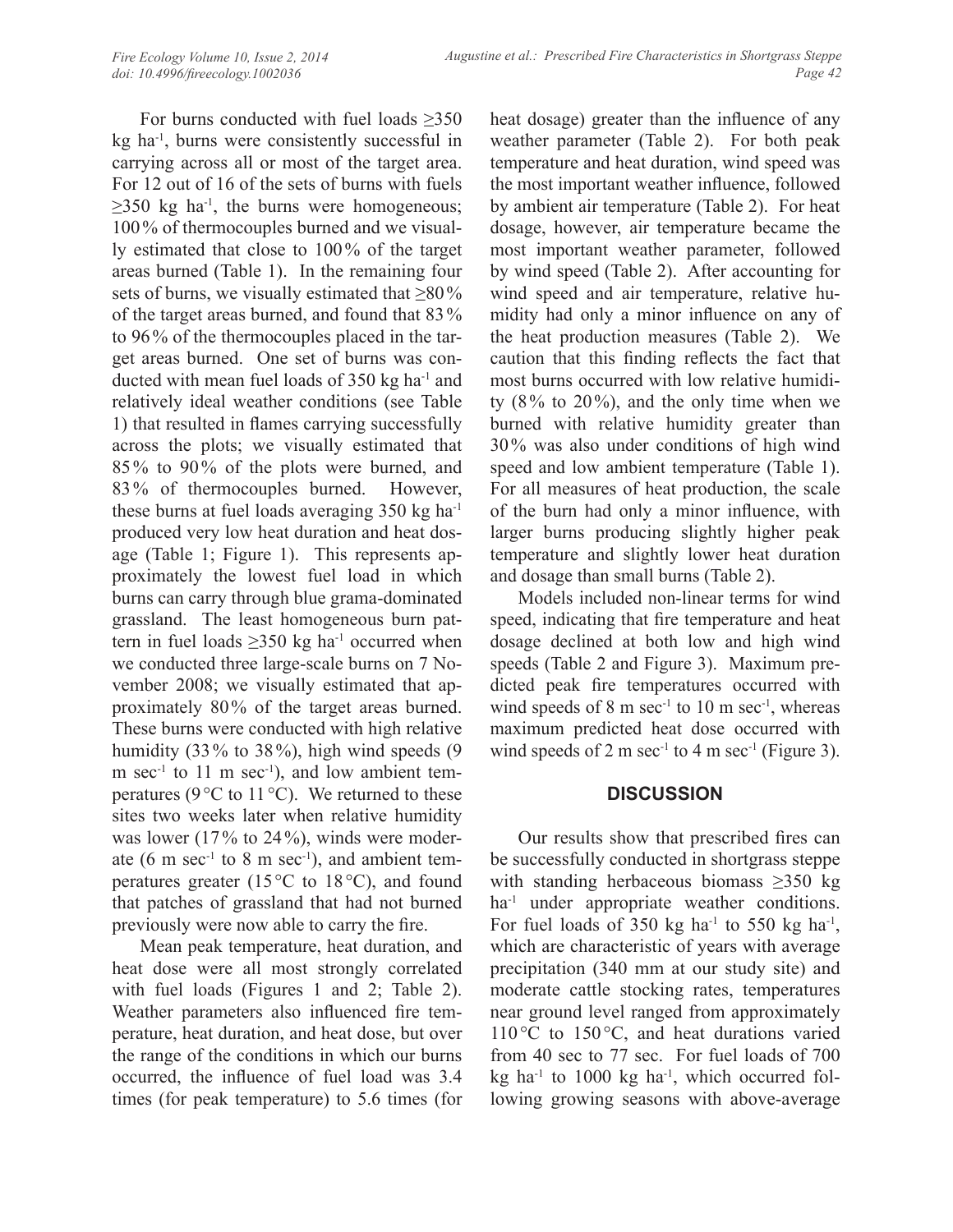**Table 1.** Summary of fuel load, weather conditions, and measurements of heat during prescribed burns conducted in native shortgrass steppe at the Central Plains Experimental Range in northeastern Colorado. Each row represents the mean of 3 or 4 burns conducted on the same day. TC = thermocouple, RH = relative humidity.

| Year | <b>Season</b> | Fuel<br>load<br>$\left[\frac{\text{kg} \ln^{-1}}{\text{kg} \ln \text{m}^2}\right]$ | Air<br>temp<br>$(^{\circ}C)$ | Mean<br>wind speed<br>$(m \text{ sec}^{-1})$ | <b>RH</b><br>(%) | <b>Scale</b>          | <b>Mean</b><br>peak<br>temp.<br>$({}^{\circ}\bar{C})$ | Max.<br>peak<br>temp.<br>$({}^{\circ}\bar{C})$ | Mean<br>sec<br>$>60^{\circ}C$ | Min.<br>sec<br>$>60^{\circ}C$ | Max.<br>sec<br>$>60$<br>$\rm ^{\circ}C$ | Mean<br>heat<br>$\bf{dose}_{60}$ | Mean<br>heat<br>$\bf{dose}_{0}$<br>$({}^{\circ}C \text{ sec})$ <sup>a</sup> $({}^{\circ}C \text{ sec})$ <sup>b</sup> | Min.<br>heat<br>$\bf{dose}_0$<br>$(^\circ$ C sec) | Max.<br>heat<br>$\bf{dose}_0$<br>$(^\circ$ C sec) | <b>TCs</b><br>(n) | <b>TCs</b><br>burned<br>$(\%)$ |
|------|---------------|------------------------------------------------------------------------------------|------------------------------|----------------------------------------------|------------------|-----------------------|-------------------------------------------------------|------------------------------------------------|-------------------------------|-------------------------------|-----------------------------------------|----------------------------------|----------------------------------------------------------------------------------------------------------------------|---------------------------------------------------|---------------------------------------------------|-------------------|--------------------------------|
| 2007 | Fall          | 698                                                                                | 20.2                         | 7.8                                          | 6.9              | 16 ha                 | 160.2                                                 | 202.8                                          | 61                            | 32                            | 84                                      | 2943                             | 6573                                                                                                                 | 2651                                              | 9488                                              | 18                | 100                            |
| 2008 | Spring        | 499                                                                                | 11.1                         | 3.8                                          | 12.0             | $400 \text{ m}^2$     | 125.6                                                 | 175.4                                          | 62                            | 10                            | 115                                     | 2202                             | 5922                                                                                                                 | 723                                               | 10666                                             | 24                | 100                            |
| 2008 | Fall          | 549                                                                                | 11.0                         | 10.8                                         | 33.6             | 16 ha                 | 114.1                                                 | 206.7                                          | 33                            | $\theta$                      | 67                                      | 1440                             | 3427                                                                                                                 | $\Omega$                                          | 8844                                              | 18                | 83                             |
| 2008 | Fall          | 4600                                                                               | 19.7                         | 3.3                                          | 24.0             | $400 \; \mathrm{m}^2$ | 108.7                                                 | 157.3                                          | 65                            | 33                            | 124                                     | 1732                             | 5602                                                                                                                 | 2022                                              | 11379                                             | 24                | 100                            |
| 2009 | Spring        | 420                                                                                | 18.9                         | 5.2                                          | 8.8              | $400 \; \mathrm{m}^2$ | 126.3                                                 | 168.4                                          | 55                            | 29                            | 105                                     | 2083                             | 5396                                                                                                                 | 2005                                              | 9591                                              | 24                | 100                            |
| 2009 | Spring        | 530                                                                                | 18.5                         | 5.1                                          | 8.5              | $400 \; \mathrm{m}^2$ | 147.8                                                 | 195.1                                          | 65                            | 41                            | 89                                      | 3 1 4 9                          | 7039                                                                                                                 | 3599                                              | 12105                                             | 24                | 100                            |
| 2009 | Fall          | 1175                                                                               | 10.8                         | 2.7                                          | 13.7             | 16 ha                 | 158.4                                                 | 210.7                                          | 98                            | 58                            | 145                                     | 4489                             | 10396                                                                                                                | 5162                                              | 16092                                             | 18                | 100                            |
| 2009 | Fall          | 967                                                                                | 18.6                         | 2.7                                          | 12.5             | $400 \; \mathrm{m}^2$ | 169.5                                                 | 207.7                                          | 78                            | 29                            | 101                                     | 4273                             | 8934                                                                                                                 | 2047                                              | 11607                                             | 24                | 100                            |
| 2009 | Fall          | 949                                                                                | 17.9                         | 3.4                                          | 12.3             | $400 \text{ m}^2$     | 170.7                                                 | 215.6                                          | 106                           | 51                            | 152                                     | 5720                             | 12054                                                                                                                | 4018                                              | 20565                                             | 24                | 100                            |
| 2010 | Spring        | 909                                                                                | 16.9                         | 2.5                                          | 10.0             | $400 \text{ m}^2$     | 135.6                                                 | 193.9                                          | 57                            | $\theta$                      | 80                                      | 2594                             | 6037                                                                                                                 | $\theta$                                          | 10804                                             | 24                | 96                             |
| 2010 | Fall          | 911                                                                                | 22.6                         | 1.9                                          | 26.7             | $16$ ha               | 143.6                                                 | 261.1                                          | 154                           | 103                           | 209                                     | 8640                             | 17865                                                                                                                | 12064                                             | 25049                                             | 18                | 100                            |
| 2010 | Fall          | 775                                                                                | 25.1                         | 3.4                                          | 19.4             | $400 \text{ m}^2$     | 159.9                                                 | 193.2                                          | 68                            | 34                            | 94                                      | 3738                             | 7803                                                                                                                 | 3019                                              | 12238                                             | 24                | 100                            |
| 2011 | Spring        | 900                                                                                | 19.3                         | 1.4                                          | 20.2             | $400 \; \mathrm{m}^2$ | 168.4                                                 | 208.9                                          | 62                            | 29                            | 92                                      | 3713                             | 7425                                                                                                                 | 3348                                              | 11253                                             | 24                | 100                            |
| 2011 | Fall          | 351                                                                                | 17.8                         | 5.1                                          | 9.8              | $400 \; \mathrm{m}^2$ | 107.1                                                 | 144.3                                          | 32                            | $\overline{0}$                | 52                                      | 925                              | 2828                                                                                                                 | $\overline{0}$                                    | 5579                                              | 24                | 83                             |
| 2012 | Spring        | 378                                                                                | 18.3                         | 4.4                                          | 14.8             | $400 \; \mathrm{m}^2$ | 115.4                                                 | 136.0                                          | 45                            | $\Omega$                      | 58                                      | 1603                             | 4316                                                                                                                 | $\overline{0}$                                    | 5885                                              | 24                | 96                             |
| 2012 | <b>Spring</b> | 702                                                                                | 18.8                         | 4.2                                          | 14.3             | $400 \; \mathrm{m}^2$ | 186.7                                                 | 264.7                                          | 82                            | 55                            | 105                                     | 5483                             | 10383                                                                                                                | 5440                                              | 16399                                             | 24                | 100                            |
| 2012 | Fall          | 176                                                                                | 16.3                         | 3.0                                          | 26.8             | $400 \text{ m}^2$     | 60.3                                                  | 89.5                                           | 13                            | $\theta$                      | 64                                      | 173                              | 970                                                                                                                  | $\theta$                                          | 5315                                              | 24                | 42                             |
| 2012 | Fall          | 219                                                                                | 16.7                         | 2.9                                          | 27.5             | $400 \; \mathrm{m}^2$ | 76.8                                                  | 125.2                                          | 29                            | $\overline{0}$                | 121                                     | 796                              | 2543                                                                                                                 | $\overline{0}$                                    | 15639                                             | 24                | 58                             |
| 2013 | Spring        | 97                                                                                 | 19.2                         | 3.7                                          | 11.5             | $400 \text{ m}^2$     | 61.5                                                  | 85.8                                           | 25                            | $\overline{0}$                | 105                                     | 254                              | 1759                                                                                                                 | $\overline{0}$                                    | 7013                                              | 24                | 54                             |

a Calculation comparable to Vermiere and Roth (2011) and Strong *et al.* (2013).

<sup>b</sup> Calculation comparable to McDaniel *et al.* (1997, 2000).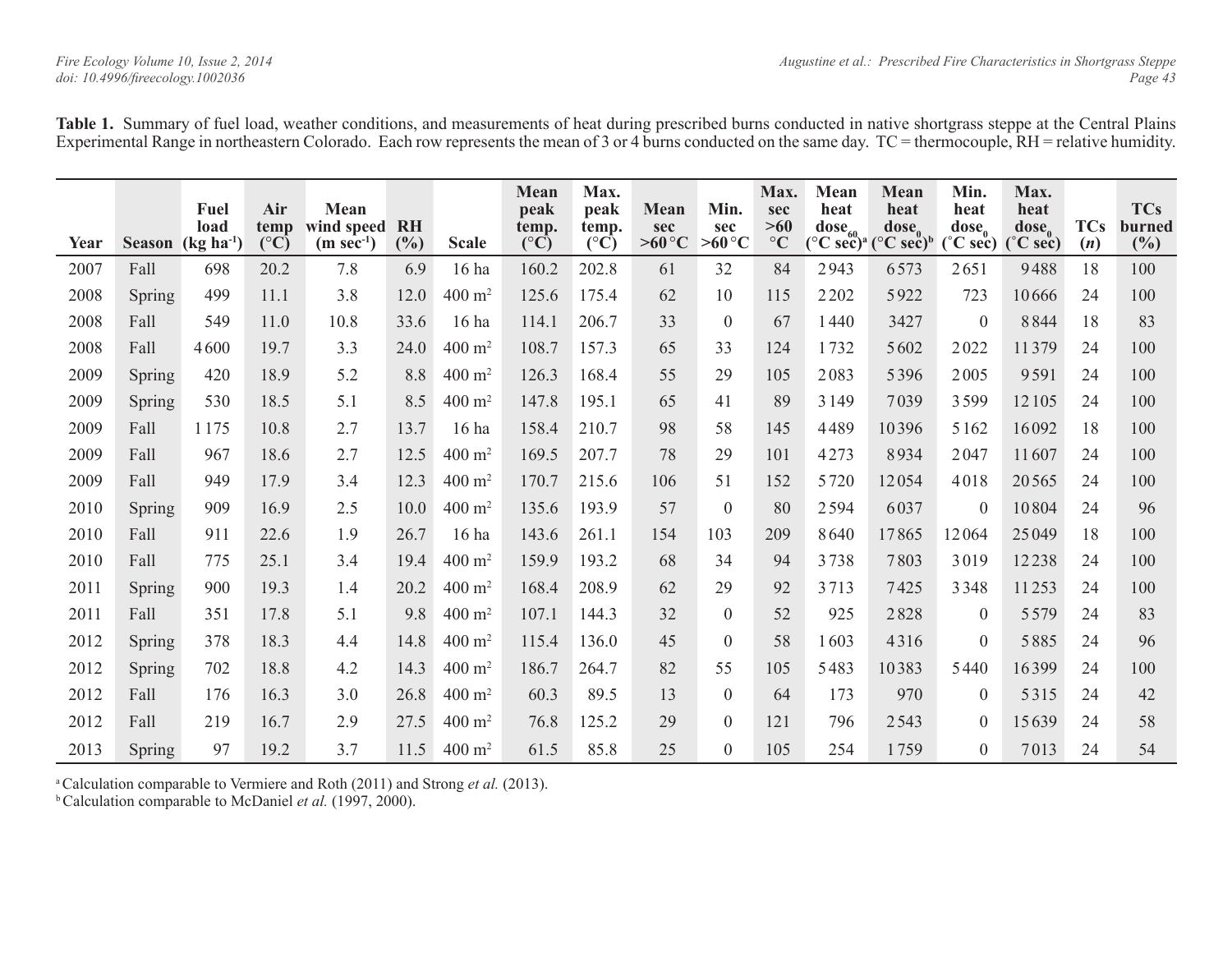**Table 2.** Parameter estimates and standard errors for generalized linear models predicting mean peak fire temperature (°C), heat duration (seconds above 60°C), and heat dosage<sub>0</sub> (°C sec; calculated with a baseline of 0 degrees) as a function of fuel load, wind speed, air temperature, relative humidity, and scale of the burn  $(0 = \text{small scale}, 1 = \text{large scale})$  in shortgrass steppe of northeastern Colorado. The magnitude of effect for each parameter refers to the difference between the predictions for the maximum versus minimum value of that parameter.

|                               |                                 |                      |      |                        | Peak temperature $(^{\circ}C)$   |      | <b>Heat duration (sec)</b> |                                              |      | Heat dose, $(^{\circ}C \cdot \text{sec})$ |                                     |       |                       |
|-------------------------------|---------------------------------|----------------------|------|------------------------|----------------------------------|------|----------------------------|----------------------------------------------|------|-------------------------------------------|-------------------------------------|-------|-----------------------|
| Model<br><i>parameter</i>     |                                 | Units Min. Mean Max. |      | <b>Range evaluated</b> | <b>Parameter</b><br>estimate 1SE |      | size                       | <b>Effect</b> Parameter<br>estimate 1SE size |      |                                           | <b>Effect Parameter</b><br>estimate | 1SE   | <b>Effect</b><br>size |
| Intercept                     |                                 |                      |      |                        | 18.90                            |      |                            | 11.3                                         |      |                                           | $-1547.8$                           |       |                       |
| Fuel load                     | $\text{kg}$ ha <sup>-1</sup> 97 |                      | 614  | 1175                   | 0.12                             |      | 0.01 131.4                 | 0.08                                         |      | 0.02 81.9                                 | 10.0                                |       | 2.0 10 8 19           |
| Wind speed                    | m sec <sup>-1</sup> 1.35        |                      | 4.06 | 10.82                  | 6.10                             | 2.39 | 37.8                       | $-0.41$                                      |      | 1.30 24.9                                 | $-43.4$                             |       | 125.8 1414            |
| (Wind $- 4.06$ ) <sup>2</sup> | $m$ sec <sup>-1</sup>           |                      |      |                        | $-0.56$                          | 0.42 |                            | $-0.49$                                      | 0.38 |                                           | $-24.3$                             | 33.6  |                       |
| Air temperature               | $\rm ^{\circ}C$                 | 10.8                 | 17.8 | 25.1                   | 0.78                             | 0.68 | 11.0                       | 0.58                                         | 0.73 | 8.3                                       | 136.1                               | 108.1 | 1932                  |
| Relative humidity             | $\%$                            | 6.9                  | 16.5 | 33.5                   | $-0.17$                          | 0.28 | 4.5                        | 0.09                                         | 0.27 | 2.3                                       | 8.8                                 | 30.5  | 233                   |
| Scale                         | (0,1)                           | $\overline{0}$       |      | 1                      | 7.52                             | 4.43 | 7.5                        | $-5.67$                                      |      | $4.64 - 5.7$                              | $-327.2$                            | 445.2 | 327                   |



**Figure 3.** Predicted peak temperatures and heat doses for prescribed burns in shortgrass steppe of northeastern Colorado as a function of wind speed, based on models in Table 2.

precipitation, peak temperatures ranged from 136 °C to 187 °C and heat durations were notably greater, varying from 68 sec to 116 sec. As expected, peak temperatures in these shortgrass steppe burns were considerably lower than temperatures reported for northern and southern mixed grass prairies, where fuel loads are typically  $>1500$  kg ha<sup>-1</sup> (Stinson and Wright 1969; Strong *et al.* 2013). Heat dosag-

es of our shortgrass steppe burns were similar to findings for desert grasslands of New Mexico (McDaniel *et al.* 1997), but the shortgrass steppe burns tended to have lower peak temperatures and longer heat duration. Although early fire prescriptions recommended burning when relative humidity is above 20% (Wright and Bailey 1982), both our work and that of McDaniel *et al.* (1997) indicate that prescribed burns in arid and semi-arid grasslands with low fuel loads  $(\leq 1000 \text{ kg} \text{ ha}^{-1})$  can be more effectively conducted with lower relative humidity (10% to 20%) combined with air temperatures above 16°C. Peak temperatures can be maximized by burning under higher wind speeds  $(8 \text{ m sec}^{-1} \text{ to } -10 \text{ m sec}^{-1})$ , whereas heat duration and heat dosage are maximized at lower wind speeds (2 m sec<sup>-1</sup> to  $4 \text{ m sec}^{-1}$ ; Figure 3).

Although we did not examine plant mortality in our burns, several previous studies have shown a close link between heat dosage and mortality of particular plant species that are commonly found in the shortgrass steppe. Based on prescribed burning studies in desert grassland of New Mexico, McDaniel *et al*. (1997) found that broom snakeweed (*Gutierrezia sarothrae* [Pursh] Britton and Rusby),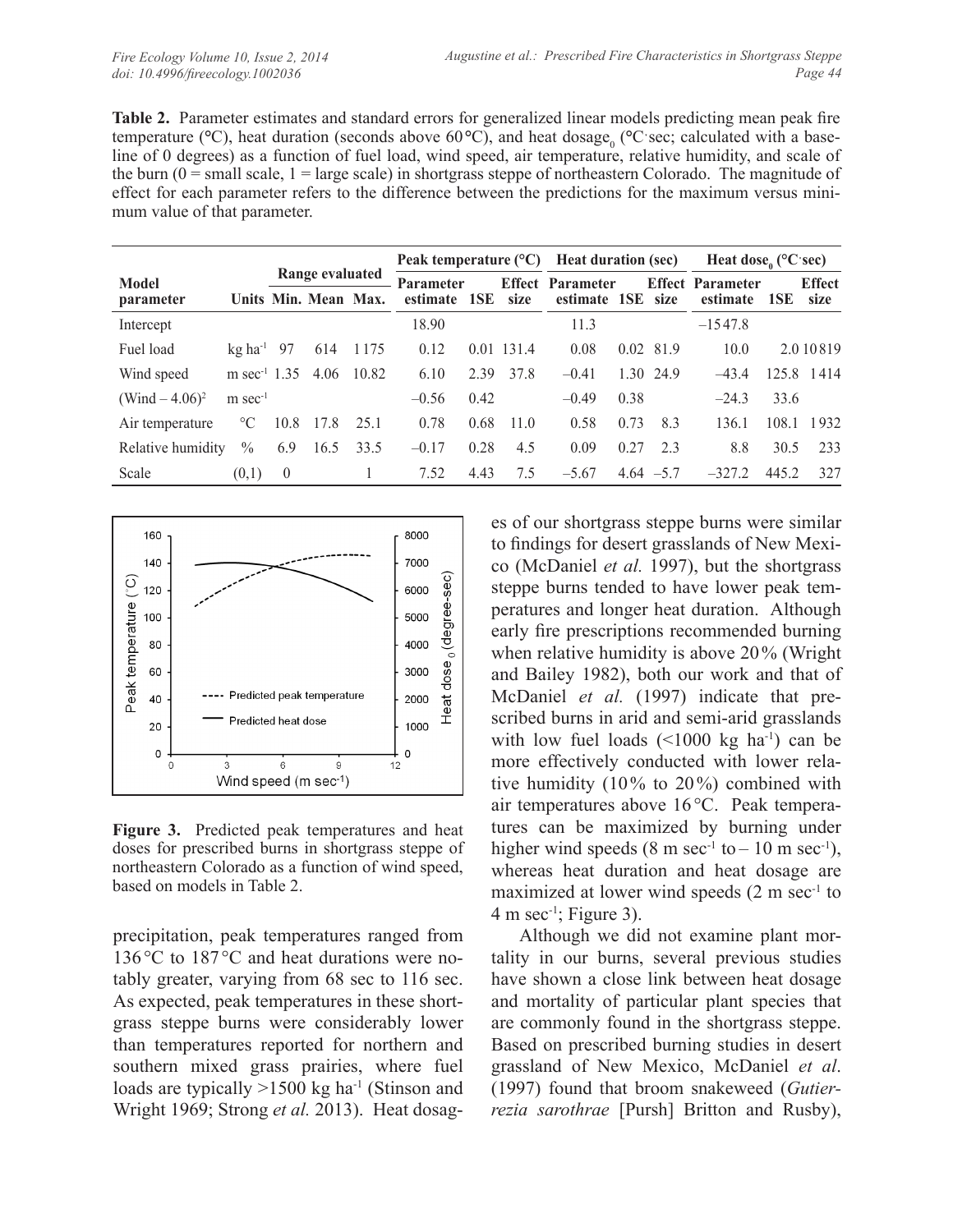which is an unpalatable subshrub that can be toxic to livestock, experiences substantial mortality when heat dose $_0$  of prescribed burns exceeds 10000°Cˑsec. In shortgrass steppe of Colorado, Augustine and Milchunas (2009) also found significant mortality of broom snakeweed in response to prescribed burns, but did not quantify burn conditions. To the extent that broom snakeweed mortality in shortgrass steppe is also optimized when heat  $dose_0$  exceeds  $10000^{\circ}$ C $\sec$ , this can be achieved by burning in fuel loads that exceed 700 kg ha<sup>-1</sup> with wind speeds of 2 m sec<sup>-1</sup> to 4 m sec<sup>-1</sup>, ambient air temperatures above 16 °C, and relatively humidity below 30%.

Prescribed fire can also be used to control prickly pear cactus (*Opuntia polyacantha*  Haw.) in Great Plains rangelands (Bunting *et al*. 1980, Ansley and Castellano 2007, Augustine and Milchunas 2009, Vermiere and Roth 2011). Prickly pear cactus can be abundant in portions of the shortgrass steppe (Milchunas *et al.* 1989), which often is a concern for livestock producers. Although prickly pear does not suppress grass production, the spines prevent cattle from consuming grasses growing in close proximity, which can substantially reduce forage available to livestock (Bement 1968). Mortality rates of prickly pear cactus can be strongly influenced by weather conditions during burns (Ansley and Castellano 2007), which can be explained by variation in heat produced. Vermiere and Roth (2011) showed that prickly pear mortality rates increase as a function of the duration and heat dose generated during burns, with estimates of mortality quadrupling from  $\sim 0.2$  to 0.8 as heat duration increases from 60 sec to 360 sec. Heat duration exceeding 60 sec during our shortgrass steppe burns occurred with fuel loads  $>530$  kg ha<sup>-1</sup>, and were optimized under

the weather conditions described above for control of broom snakeweed. Furthermore, past studies have shown that prescribed burning under these conditions does not suppress productivity or induce mortality in dominant grass species (blue grama and western wheatgrass), provided that burns occur when grasses are dormant (Augustine and Milchunas 2009, Schientaub *et al.* 2009, Augustine *et al.* 2010).

Another motivation for using prescribed burns in the shortgrass steppe is to create nesting habitat for the mountain plover (*Charadrius montanus*) (Augustine and Derner 2012), which is a grassland bird of significant conservation concern in the western Great Plains (Knopf and Wunder 2006). Because the primary objective of burns to enhance habitat for this species is to simply reduce vegetation height and increase exposure of bare soil over a large area (Augustine and Derner 2012), our findings suggest that burning with fuel loads  $>350$  kg ha<sup>-1</sup> can achieve this goal. At the lower end of this range  $(350 \text{ kg ha}^{-1}$  to  $420 \text{ kg ha}^{-1}$ <sup>1</sup>), burns occurred under relatively ideal weather conditions with wind speeds of 4 m sec-1 to 5 m sec-1, relative humidity of 8% to 15%, and air temperature >15°C. At higher fuel loads  $($ >450 kg ha<sup>-1</sup>), homogeneous burns can be achieved under a wider range of weather conditions. Our model predictions cannot be extrapolated to semi-arid grasslands dominated by plant species that differ in canopy structure and fuel connectivity from the shortgrass steppe. However, we suggest that burn prescriptions in semi-arid grasslands can generally mitigate for low fuel loads through modified weather conditions that include lower relative humidity and higher air temperatures than has typically been recommended for prescribed burning in low-volatile fuels.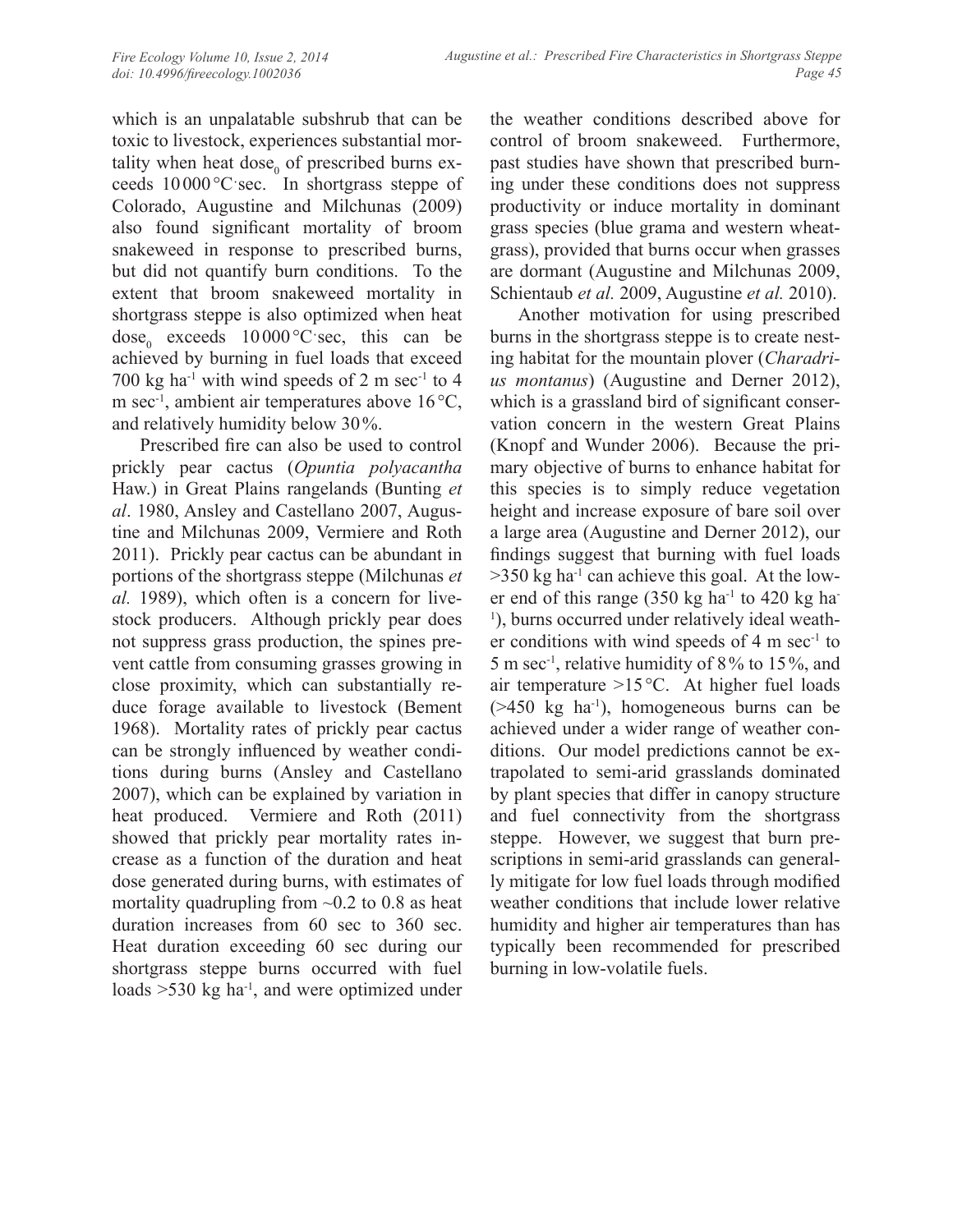## **ACKNOWLEDGEMENTS**

We thank all of the students and staff working at CPER who have assisted with burns over the years. For many years of dedicated assistance and expertise in implementing burns, we thank J. Thomas, M. Ashby, M. Lindquist, M. Mortenson, P. McCusker, R. Pate, T. Smith, T. Kanode, E. Hardy, and J. Kray. We thank the Crow Valley Livestock Cooperative for providing the cattle in the large-scale burn experiment. This research was funded by the USDA-Agricultural Research Service and the USDA-Forest Service National Fire Plan.

# **LITERATURE CITED**

- Anderson, D.R. 2008. Model based inference in the life sciences: a primer on evidence. Springer, New York, New York, USA. [doi: 10.1007/978-0-387-74075-1](http://dx.doi.org/10.1007/978-0-387-74075-1)
- Anderson, R.C. 2006. Evolution and origin of the central grassland of North America: climate, fire, and mammalian grazers. Journal of the Torrey Botanical Society 133: 626–647. [doi:](http://dx.doi.org/10.3159/1095-5674%282006%29133%5b626:EAOOTC%5d2.0.CO;2) [10.3159/1095-5674\(2006\)133\[626:EAOOTC\]2.0.CO;2](http://dx.doi.org/10.3159/1095-5674%282006%29133%5b626:EAOOTC%5d2.0.CO;2)
- Ansley, R., and M. Castellano. 2007. Prickly pear cactus responses to summer and winter fires. Rangeland Ecology and Management 60: 244-252. [doi: 10.2111/1551-5028\(2007\)60\[244:PPCRTS\]](http://dx.doi.org/10.2111/1551-5028%282007%2960%5b244:PPCRTS%5d2.0.CO;2) [2.0.CO;2](http://dx.doi.org/10.2111/1551-5028%282007%2960%5b244:PPCRTS%5d2.0.CO;2)
- Augustine, D.J., J.F. Cully Jr., and T.L. Johnson. 2007. Influence of fire on black-tailed prairie dog colony expansion in shortgrass steppe. Rangeland Ecology and Management 60: 538- 542. [doi: 10.2111/1551-5028\(2007\)60\[538:IOFOBP\]2.0.CO;2](http://dx.doi.org/10.2111/1551-5028%282007%2960%5b538:IOFOBP%5d2.0.CO;2)
- Augustine, D.J., and J.D. Derner. 2012. Disturbance regimes and mountain plover habitat in shortgrass steppe: large herbivore grazing does not substitute for prairie dog grazing or fire. Journal of Wildlife Management 76: 721-728. [doi: 10.1002/jwmg.334](http://dx.doi.org/10.1002/jwmg.334)
- Augustine, D.J., and J.D. Derner. 2014. Controls over the strength and timing of fire-grazer interactions in a semiarid rangeland. Journal of Applied Ecology 51: 242-250. [doi:](http://dx.doi.org/10.1111/1365-2664.12186) [10.1111/1365-2664.12186](http://dx.doi.org/10.1111/1365-2664.12186)
- Augustine, D.J., J.D. Derner, and D.G. Milchunas. 2010. Prescribed fire, grazing, and herbaceous plant production in shortgrass steppe. Rangeland Ecology and Management 63: 317- 323. [doi: 10.2111/REM-D-09-00044.1](http://dx.doi.org/10.2111/REM-D-09-00044.1)
- Augustine, D.J., and D.G. Milchunas. 2009. Vegetation responses to prescribed burning of grazed shortgrass steppe. Rangeland Ecology and Management 62: 89–97. [doi: 10.2111/08-135](http://dx.doi.org/10.2111/08-135)
- Bement, R. 1968. Plains prickly pear: relation to grazing intensity and blue grama yield on central Great Plains. Journal of Range Management 21: 83-86. [doi: 10.2307/3896360](http://dx.doi.org/10.2307/3896360)
- Bunting, S.C., H.A. Wright, and L.F. Neuenschwander. 1980. Long term effects of fire on cactus in the southern mixed prairie of Texas. Journal of Range Management 33: 85-88. [doi:](http://dx.doi.org/10.2307/3898415) [10.2307/3898415](http://dx.doi.org/10.2307/3898415)
- Burnham, K.P., and D.R. Anderson. 2002. Model selection and multimodel inference: a practical information-theoretic approach. Second edition. Springer Verlag, New York, New York, USA.
- Ewing, A.L., and D.M. Engle. 1988. Effects of late summer fire on tallgrass prairie microclimate and community composition. American Midland Naturalist 120: 212-223. [doi:](http://dx.doi.org/10.2307/2425901) [10.2307/2425901](http://dx.doi.org/10.2307/2425901)
- Fuhlendorf, S.D., D.M. Engle, J. Kerby, and R. Hamilton. 2009. Pyric herbivory: rewilding landscapes through the recoupling of fire and grazing. Conservation Biology 23: 588-598. [doi: 10.1111/j.1523-1739.2008.01139.x](http://dx.doi.org/10.1111/j.1523-1739.2008.01139.x)